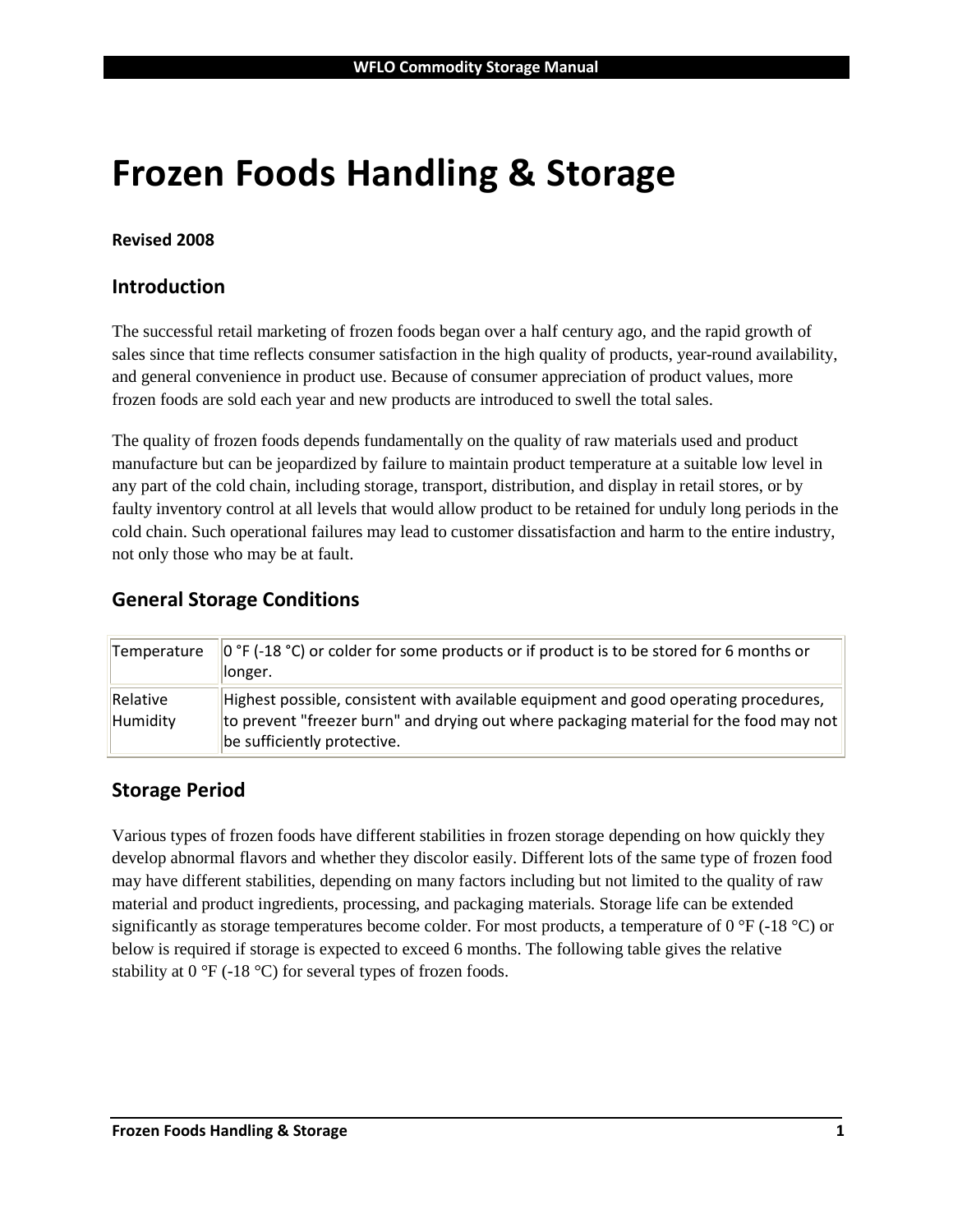| Approximate storage periods for general classes of frozen foods at<br>0 °F (-18 °C) without any commercially significant quality loss                 |                  |
|-------------------------------------------------------------------------------------------------------------------------------------------------------|------------------|
| Packaged Chicken<br><b>Heat Treated Citrus Concentrates</b><br><b>Sugared Fruits</b><br>Pies, including Fruit Pies                                    | Over 12 months   |
| Most Fruits & Vegetables<br><b>Fruit Juices</b><br><b>Bakery Products</b><br>Confections<br><b>Beef</b><br>Veal<br>Lamb<br>Turkey<br><b>Meat Pies</b> | 10-12 months     |
| Lean fish<br>Shellfish<br>Some Fatty Fish                                                                                                             | 8-10 months      |
| Fried foods<br>Pork<br><b>Most Dairy Products</b><br><b>Fatty Fish</b>                                                                                | 6 months or less |

Storage temperatures warmer than 0 °F (-18 °C) accelerate quality losses, and research data on this acceleration vary greatly depending on the product and how it is packaged.

# **Time & Temperature Tolerance (TTT)**

The integrated effects of time and temperature on frozen foods affect their color, flavor and texture, commonly referred to as quality. The degree to which individual products tolerate the time & temperature effects is called the **Time-Temperature Tolerance (TTT)**. Regulations or company quality-assurance standards must specify and control both the time and temperature factors to guarantee product quality.

Cost considerations will be an important factor in developing either mandatory regulations or voluntary quality assurance standards. Policing and enforcing laws appear to be unbearably costly in view of the wide distribution of products, the vast number of products to be controlled, and the considerable variation in the stability of individual products. On the other hand, the extreme importance of frozen food quality to consumers makes imperative the utmost efforts of all segments of the frozen food industry to prevent conditions that could lead to product deterioration in any part of the cold chain and would cause consumer dissatisfaction.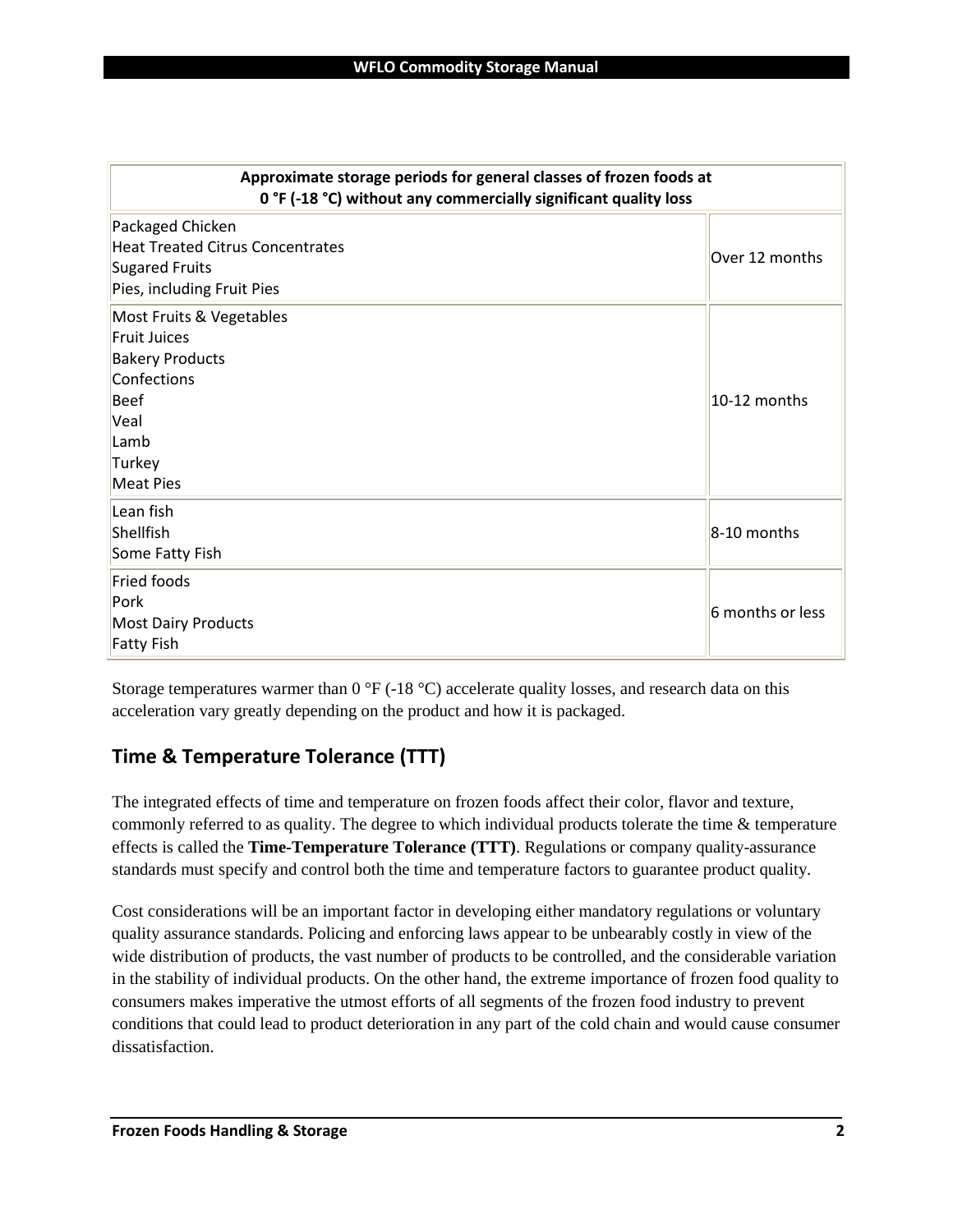## **Practical Storage Life (PSL)**

Attempts have been made to determine how long certain categories of products can be effectively stored without creating undue quality damage to the products. This storage period is commonly called the Practical Storage Life (PSL), or shelf life which is about equivalent to the duration of consumer acceptability. Examples are listed below for several categories of food products.

| Storage<br>Temp. | <b>Practical Storage Life, in Months</b> |                                     |                                    |              |                                      |                                                        |                                 |                   |
|------------------|------------------------------------------|-------------------------------------|------------------------------------|--------------|--------------------------------------|--------------------------------------------------------|---------------------------------|-------------------|
| ∣° F             | ∣° C                                     | Raw and pre-<br>cooked lean<br>meat | Raw and pre-<br>cooked fat<br>meat | Lean<br>fish | Pre-cooked<br>foods<br>without gravy | <b>Fat fish</b><br>without any<br>special<br>treatment | <b>Fruits</b><br>and<br>berries | <b>Vegetables</b> |
| 23               | $-5$                                     | $2 - 12$                            | $1 - 5$                            | $1 - 3$      | $ 2 - 6 $                            | $ 1 - 2 $                                              | $1 - 5*$                        | $1 - 4$           |
| 14               | $-10$                                    | $5 - 21$                            | $6 - 17$                           | $2 - 6$      | $3 - 9$                              | $1 - 3$                                                | $3 - 17$                        | $3 - 10$          |
| 5                | $-15$                                    | $10-37$                             | $10-27$                            | $4 - 12$     | $5 - 15$                             | $2 - 5$                                                | 17-70                           | $8 - 20$          |
| $ -4$            | $-20$                                    | $16 - 70$                           | $13 - 40$                          | $6 - 20$     | $8 - 28$                             | $3 - 8$                                                | Over 70                         | $21 - 70$         |
| $-13$            | $-25$                                    | $ 30-70+$                           | $20 - 60$                          | 11-40        | $15 - 47$                            | $4 - 12$                                               | --                              | ---               |
| $-22$            | $ -30$                                   | $ 53-70+$                           | $ 30-70+$                          | ---          | $ 27-70+$                            | $6 - 18$                                               | ---                             | ---               |

\*Soft fruits packed in syrup will thaw, causing distribution of pigment and water soluble vitamins into the syrup with an equivalent loss of both from the fruit.

A general conclusion is that as storage temperatures become colder, shelf life increases. For example, raw and pre-cooked lean meat at 5 °F (-15 °C) may be stored between 4 and 20 months, depending on the initial quality, processing method and packaging material. However, at -4 °F (-20 °C) the range increases to between 8 and 33 months. At temperatures of -22 °F (-30 °C) the potential storage period increases to between 20-33 months.

Raw and pre-cooked fatty meat products have shorter storage ranges than lean meat, since the high fat content can result in oxidative rancidity and off flavors, thereby reducing the practical storage life by about half when compared to lean meats.

Pre-cooked foods without gravy as well as lean fish products stored at 5  $\degree$ F (-15  $\degree$ C), have substantially shorter shelf life than red meat. Therefore, it is more important to freeze these commodities rapidly and to hold them at colder temperatures.

Fat fish products are the most sensitive protein group to quality deterioration during frozen storage. This is due to the high level of unsaturated fatty acids, which can easily become rancid or off condition over time in storage.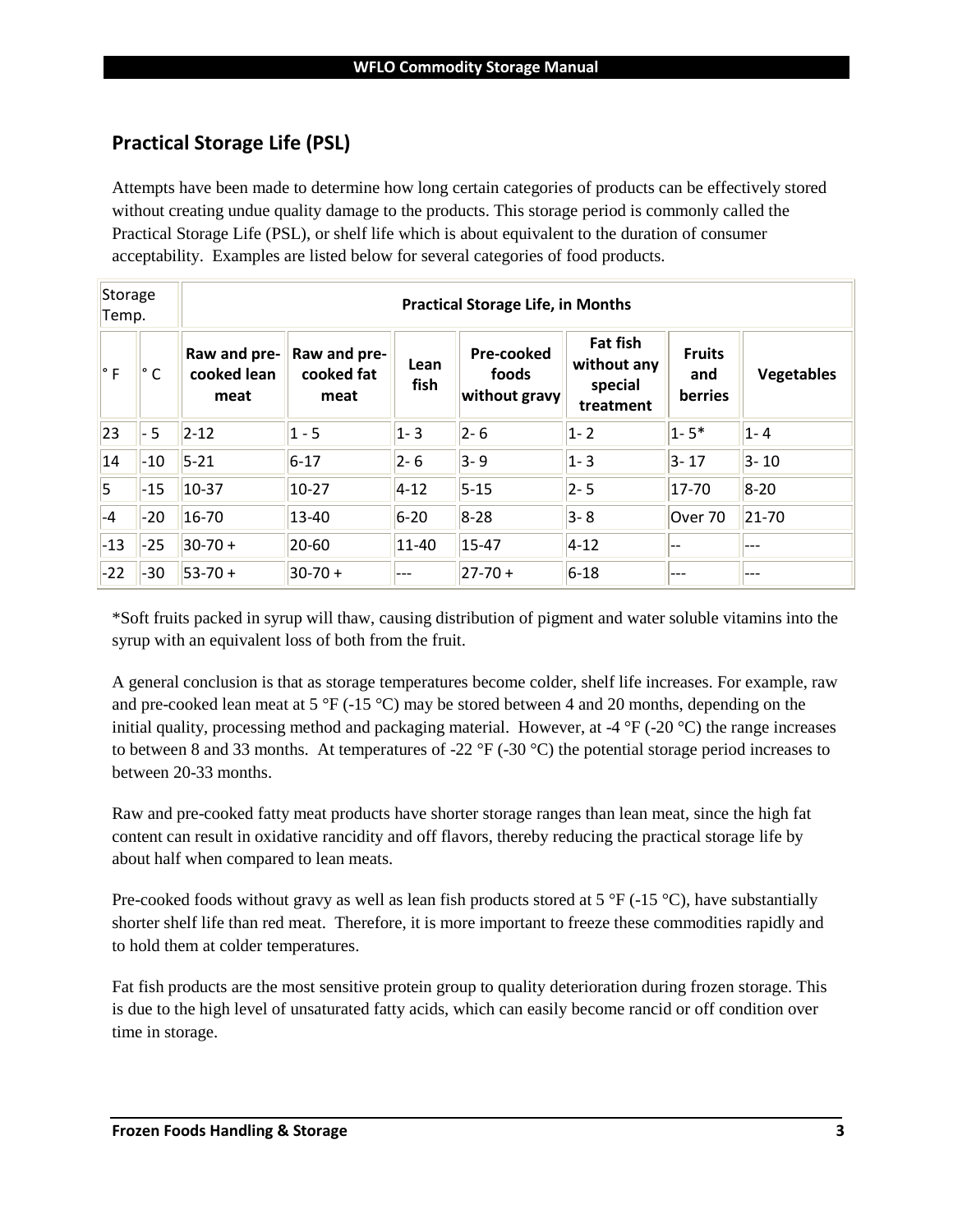Fruits and vegetables are the most sensitive products to storage deterioration, especially at relatively warm frozen storage temperatures. For example, at a storage temperature of 23 °F (-5 °C), maximum recommended storage period is between 1 and 5 months. It should be noted, however, that these products may undergo a slight thaw over time, thereby releasing fluids and losing high-quality nutrients as a result. As storage temperatures are lowered, the products are more stable and can be held for longer periods of time. It should be noted, however, that ultra-low storage temperatures of -13 °F or lower (-25 °C) are not recommended.

The following are general conclusions pertaining to Practical Storage Life:

- 1. There is no reason for maintaining freezer storage at -20  $\degree$ F (-29  $\degree$ C) for any commodities except for unpackaged fat fish and some high-fat ice cream products.
- 2. A temperature of -10 to -15 °F (-23 to -26 °C) may be desirable for lean fish and precooked foods without gravy if they are to be held for well over 6 months in storage.
- 3. All other commodities may be stored at  $0^{\circ}F(-18^{\circ}C)$  or colder even if they are to be held for longer than 1 year.
- 4. Rapid pre-cooling and ultra-rapid freezing are of particular benefit to fruits, vegetables, and fat meats, and of least benefit to lean meats.
- 5. Regulations requiring all frozen foods to be stored colder than  $0^{\circ}F$  (-18  $^{\circ}C$ ) and for not more than 1 year may be unrealistic. Specific products may benefit from colder storage temperatures.
- 6. Quality of product entering storage, method of processing and handling, and method of packaging have a profound influence on storage life of the frozen product. The warehouse therefore should be aware of these pre-storage conditions when receiving products in order to protect against claims that quality has deteriorated during storage.

# **Handling**

Exposure to elevated temperatures can be a serious contributing factor to quality loss in frozen foods. Generally, short periods of exposure are not serious, unless often repeated, but prolonged exposure can cause damage. However, for some particularly sensitive products, even a short exposure to temperatures warmer than 10-15 °F will result in marked loss in quality which will only become apparent after further storage. Temperature fluctuations should be avoided because they will cause migration of moisture from the product or within the package causing formation of ice crystals and partial dehydration of the product. In general, the product temperature is more important than the air temperature. A change in air temperature for a short period may not affect the product temperature significantly.

Refrigeration equipment used to transport frozen foods is designed to remove heat that may leak into the load compartment of the railcar, truck, or container. It should be noted that the refrigeration capacity does not provide for removal of much heat from the load. Therefore, if products are loaded with the temperature warmer than 0 °F (-18 °C), there is little or no opportunity for the product temperature to be reduced to the desired level during transit. Similarly, retail display equipment cannot be expected to remove significant heat from frozen foods. Therefore, it is imperative that frozen foods be at 0 °F (-18 °C), or colder, when they are loaded for transport or placed in retail cabinets.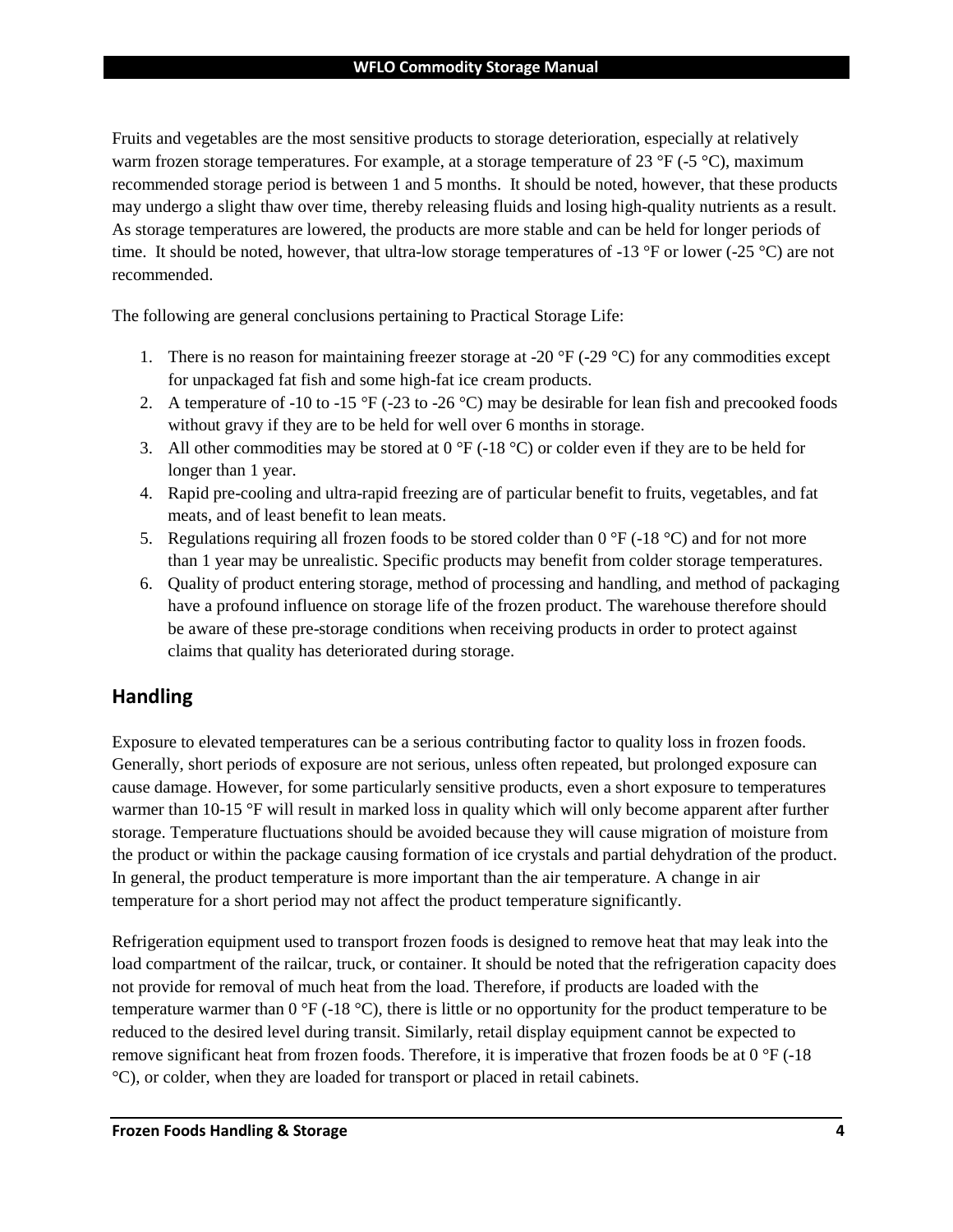Retail and institutional sized packages in standard shipping containers warm up rather rapidly when exposed to elevated temperatures and cool down slowly when placed in the ordinary still air of a storage room. For the duration of the warming up and the cooling down, quality losses are occurring even though the air temperature of the storage room is 0  $\degree$ F (-18  $\degree$ C). Large sized products, such as whole turkeys and bulk frozen food containers of 30 lbs. (13.6 kg) and over, warm up much more slowly.





Details of this temperature curve are as follows:

|  |  | Average temperature of corner package of single case standing in air at 65°F (18°C) |
|--|--|-------------------------------------------------------------------------------------|
|--|--|-------------------------------------------------------------------------------------|

| <b>Initial Temp.</b> |       | <b>Temperature after</b>           |                                   |                                    |                                   |  |
|----------------------|-------|------------------------------------|-----------------------------------|------------------------------------|-----------------------------------|--|
| °۵                   | °∩°   | $\frac{1}{2}$ hour                 | 1 hour                            | 2 hours                            | 4 hours                           |  |
| 10                   | $-18$ | $ 4^{\circ}$ F (-15 $^{\circ}$ C)  | $ 6^{\circ}$ F (-14 $^{\circ}$ C) | $ 10^{\circ}$ F (-12 $^{\circ}$ C) | $ 16^{\circ}$ F (-9 $^{\circ}$ C) |  |
| 10                   | $-12$ | $ 12^{\circ}$ F (-11 $^{\circ}$ C) | $ 14°F (-10°C)$                   | $ 16^{\circ}$ F (- 9 $^{\circ}$ C) | $ 19^{\circ}$ F (-7 $^{\circ}$ C) |  |
| 15                   | - 9   | $16^{\circ}$ F (- 9 $^{\circ}$ C)  | $ 18^{\circ}$ F (- 7°C)           | 20°F (- 6°C)                       | $ 23^{\circ}F(-5^{\circ}C) $      |  |

Figures represent average for a large variety of frozen foods packed in a variety of case sizes and shapes. The temperature of items packed in small thin cases will rise somewhat faster, and temperatures in large thick cases will rise somewhat slower than indicated in the table. It is important to note how rapidly the temperature rises to 5°F (-15°C), which can be detrimental for sensitive products. Also, note how slowly the temperature recovers.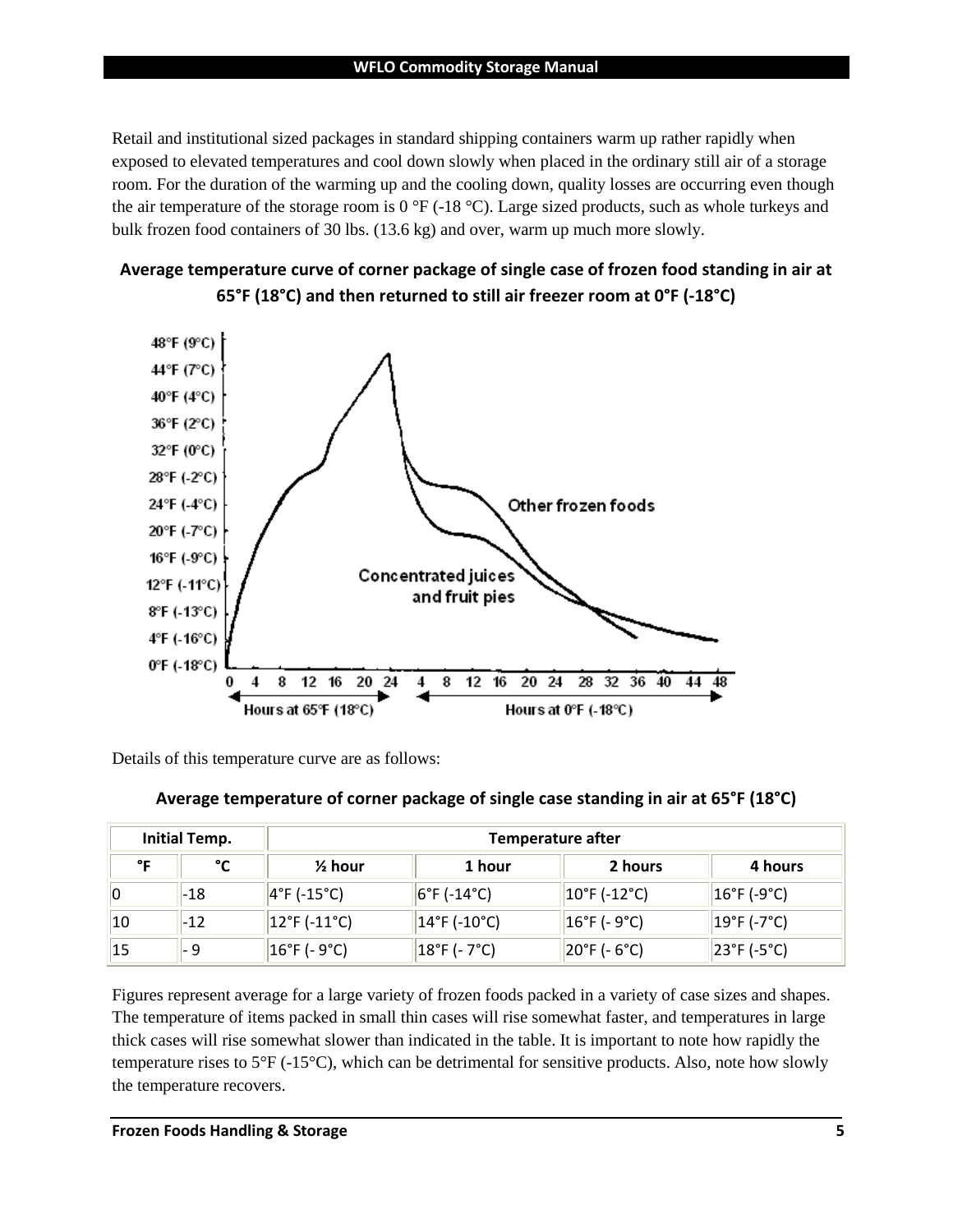| <b>Temperature Change</b> |                | <b>Time in hours</b>                      |                           |  |  |
|---------------------------|----------------|-------------------------------------------|---------------------------|--|--|
| ∣°F                       | °C             | <b>Concentrated juices and fruit pies</b> | <b>Other frozen foods</b> |  |  |
| 30 to 5                   | $-1$ to $-15$  | 45                                        | 33                        |  |  |
| 25 to 5                   | $-3$ to $-15$  | 43                                        | 23                        |  |  |
| 20 to 5                   | $-6$ to $-15$  | 39                                        | 18                        |  |  |
| 15 to 5                   | $-9$ to $-15$  | 30                                        | 13                        |  |  |
| 10 to 5                   | $-12$ to $-15$ | 19                                        | $\overline{7}$            |  |  |
| 30 to 10                  | $-1$ to $-12$  | 26                                        | 26                        |  |  |
| 25 to 10                  | $-3$ to $-12$  | 24                                        | 16                        |  |  |
| 20 to 10                  | $-6$ to $-12$  | 20                                        | 11                        |  |  |
| 15 to 10                  | $-9$ to $-12$  | 11                                        | $6\overline{6}$           |  |  |
| 30 to 15                  | $-1$ to $-9$   | 15                                        | 20                        |  |  |
| 25 to 15                  | $-3$ to $-9$   | 13                                        | 10                        |  |  |
| 20 to 15                  | $-6$ to $-9$   | $\overline{9}$                            | $\overline{\mathbf{5}}$   |  |  |
| 30 to 20                  | $-1$ to $-6$   | $6\overline{6}$                           | 15                        |  |  |
| 25 to 20                  | $-3$ to $-6$   | 4                                         | $\overline{5}$            |  |  |
| 30 to 25                  | $-1$ to $-3$   | $ 2\rangle$                               | 10                        |  |  |

#### **Average time to reduce temperature in corner package of single cases in still air at 0°F (-18°C)**

Figures represent averages for a variety of case sizes and shapes. Items packed in small thin cases will cool somewhat faster and those in large thick cases will cool somewhat slower than indicated in the table.

The temperature of frozen foods or food to be frozen should be determined and recorded as they are received at the warehouse because 1) high temperature frozen foods should be moved into storage rapidly, while low temperature foods can be handled normally and 2) these records are evidence if a damage claim should be made at a later date.

# **Steps in taking temperatures**

A method is described below involving either a dial thermometer with stem or a thermocouple (electrical devices for measuring temperature).

- 1. Open top of case and remove top corner package.
- 2. Make hole through the case from inside in line with the second layer of product. Use an ice pick or similar tool. Do not use the stem of the thermometer.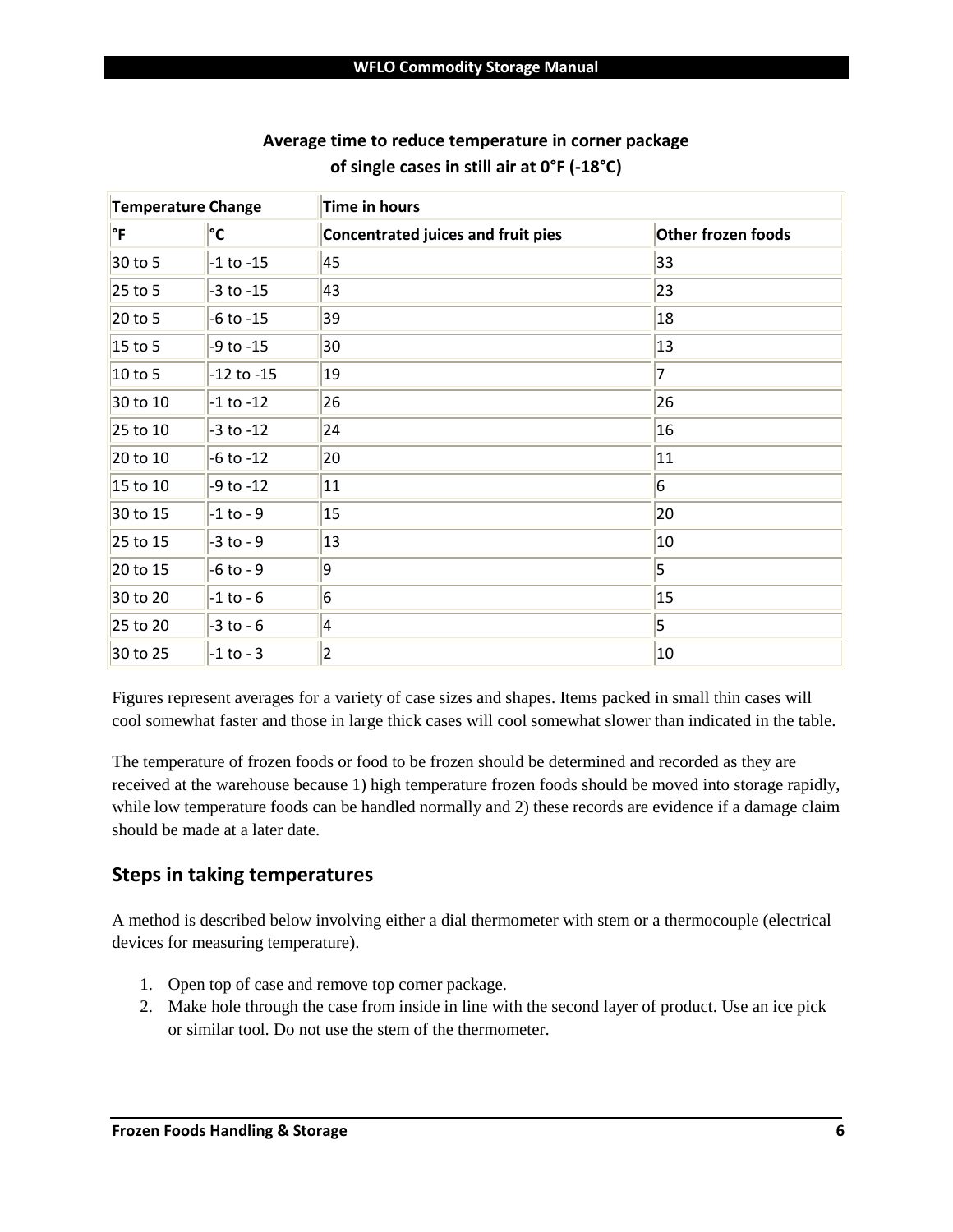- 3. Place the thermometer or thermocouple in the hole from the outside, so that the end of the stem, the sensing element, is about 3 inches (8 cm) in from the case wall. Make sure the sensing element is held firmly between packages.
- 4. Place package back in its normal place and close top of case. Do steps 1 to 4 as quickly as possible.
- 5. Place two or more cases on top to assure contact of stem with packages of product.
- 6. Read temperature after 5 minutes.
- 7. Check the accuracy of the thermometer or thermocouple regularly and keep a record of the checks and any recalibrations.

This method supplies approximate measurements of product temperature rather than temperatures of air around the packages. It is simple, fast, and does not require puncturing of individual packages.

# **After the temperatures are taken**

The following advice is offered as a guide. Practice will vary somewhat with commodities and with other factors. It is important, however, that refrigerated warehouses and other handlers of frozen foods have well defined policies in the matter of action following the taking of temperatures.

| If the highest<br>reading is 25°F<br>(-3.9°C) or higher                                         | Damage to quality is occurring rapidly and immediate steps should be taken to prevent<br>further damage. Product should be placed in a blast freezer or equally rapid freezer with<br>spacers between cases to permit air circulation and rapid temperature drop. Cases should<br>not be removed to storage room or restacked until product is at 0°F (-18°C) or lower.<br>Product which has been above 25°F (-3.9°C) should be evaluated after it has been<br>returned to 0°F (-18°C) or below. It may no longer have acceptable quality. Even if quality<br>is still acceptable, the remaining shelf life has been shortened. |
|-------------------------------------------------------------------------------------------------|---------------------------------------------------------------------------------------------------------------------------------------------------------------------------------------------------------------------------------------------------------------------------------------------------------------------------------------------------------------------------------------------------------------------------------------------------------------------------------------------------------------------------------------------------------------------------------------------------------------------------------|
| If the highest<br>reading is 10°F (-<br>12°C) or higher, but<br>below 25°F<br>$(-3.9^{\circ}C)$ | Damage to quality is occurring slowly but at an unacceptable rate. To prevent further<br>damage, it is necessary to place the product in $0^{\circ}F$ (-18 $^{\circ}C$ ) or lower temperature within an<br>hour. If this is not done, damage to quality can be expected. If the product has risen above<br>10°F (-12°C), air circulation should be provided between cases. Even if the quality is still<br>acceptable, the life of product with readings above $10^{\circ}F$ (-12 $^{\circ}C$ ) is significantly reduced.<br>Steps should be taken to rotate this inventory quickly.                                            |
| If the highest<br>reading is O°F<br>$(-18^{\circ}C)$                                            | This temperature is satisfactory for most, but not all, products. Thus, for most products it<br>can be assumed that the quality achieved after the initial freezing has been retained.<br>Every effort possible should be made to protect that quality.                                                                                                                                                                                                                                                                                                                                                                         |
| <b>General Rule</b>                                                                             | If frozen foods are at a desired low temperature, they may be stacked tightly to prevent<br>air movement between cases to reduce the effects of a possible undesired increase in air<br>temperature. If frozen foods are at an undesired high temperature that needs to be<br>lowered without delay to preserve quality, cases should be stacked to allow circulation of<br>colder air between cases to hasten the lowering of product temperature. Other products<br>should be protected during this procedure to avoid inadvertent warming by the product<br>under treatment.                                                 |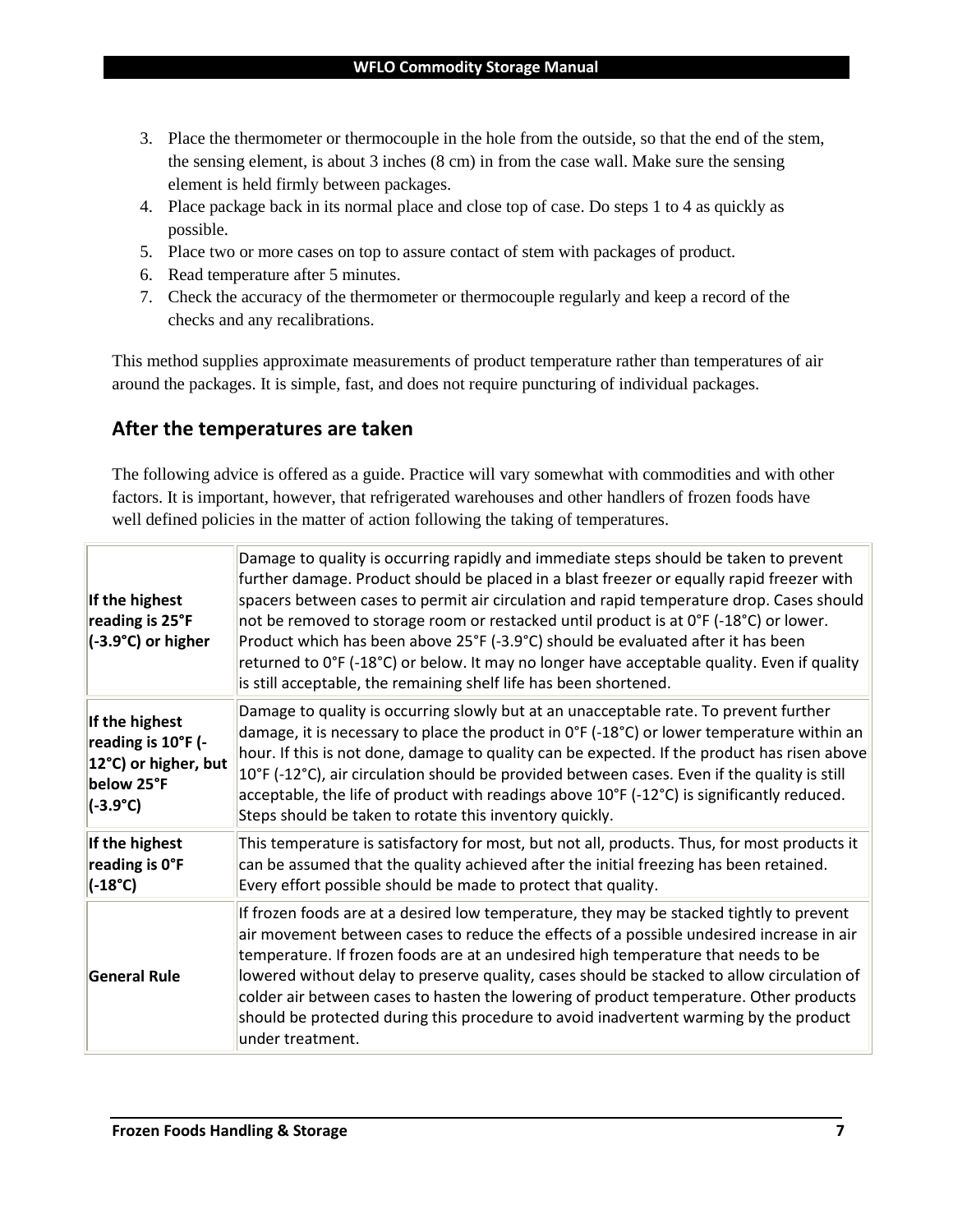#### **Freezing**

Clarence Birdseye of Gloucester, Massachusetts (deceased 1956), is credited with being the "Father of Frozen Foods." As a missionary, trapper, and U.S. Wildlife Service employee in Labrador, he recognized that fish caught and thrown onto the ice in extremely cold weather had markedly better eating quality than those frozen at higher temperatures. Using his natural inventiveness, in 1920 he developed the first machine that quickly froze foods either as bulk pieces or in retail size packages. This invention made possible better quality frozen foods than those produced by the slower, older methods. This process was called "Quick Freezing," and the products from it were called "Frosted Foods."

Frozen foods in retail packages for home consumption were first introduced to the buying public on March 6, 1930, by General Foods Corporation in 10 test food stores in Springfield, Massachusetts. Retail marketing of ice cream was well established and ice cream cabinets were commonly used to hold frozen foods in retail markets. As early as 1905, fruits and berries had been frozen in 50- and 100-lb (22- and 45 kg) barrels for use by the bakery, preserve, and ice cream industries. The earliest history of commercial freezing of foods coincides approximately with the advent of mechanical refrigeration in 1880. Meat, poultry, and fish began to be frozen by this method for transportation over long distances.

The freezing process consists of pre-freezing operations, freezing, and frozen storage. Depending on the food being frozen, some pre-freezing steps are: washing, husking, shelling, cutting, boning, trimming, pitting, and slicing. Inspection and grading on long moving belts, formerly a visual operation, is now being increasingly mechanized. Fruits may have sugar or syrup added, and vegetables may be subjected to steam or hot water blanching to retard enzymatic or chemical changes such as browning and off-flavor development that can occur during subsequent storage. Filling and sealing of packages are usually done by complicated machines designed for the purpose. New equipment, especially with labor saving principles, is constantly being introduced to improve product quality and reduce processing costs.

The freezing step can be accomplished in several ways. A common method is simply a variation of the basic Birdseye process: indirect contact with a refrigerant that flows through shelves or belts that may touch the bottom or both top and bottom of the packages, commonly called convection freezing.

An increasing quantity of foods is being frozen by a free flow freezing process to achieve individually quick frozen (IQF) product pieces. The unpackaged food is frozen either on belt freezers where air at -30°F (-34°C) blows up through a mesh belt and through a thin layer of small food product pieces or in fluidized-bed freezers where the blast of upcoming air is of sufficient velocity to partially suspend the food.

Freezing by these techniques takes only a few minutes. The free-flowing frozen foods are quickly conveyed to large storage bins and thence to the cold store. Since the frozen product is bulk-stored in bins holding over 15,000 lbs (6,800 kg) with minimum moisture barrier, special precautions must be taken to avoid dehydration or transfer of moisture from the frozen food to cold walls or coils. This is accomplished by eliminating circulation of air and keeping the walls at the same temperature as the food itself, or at most only a few degrees lower. The walls are surrounded with ducts through which the cold air blows.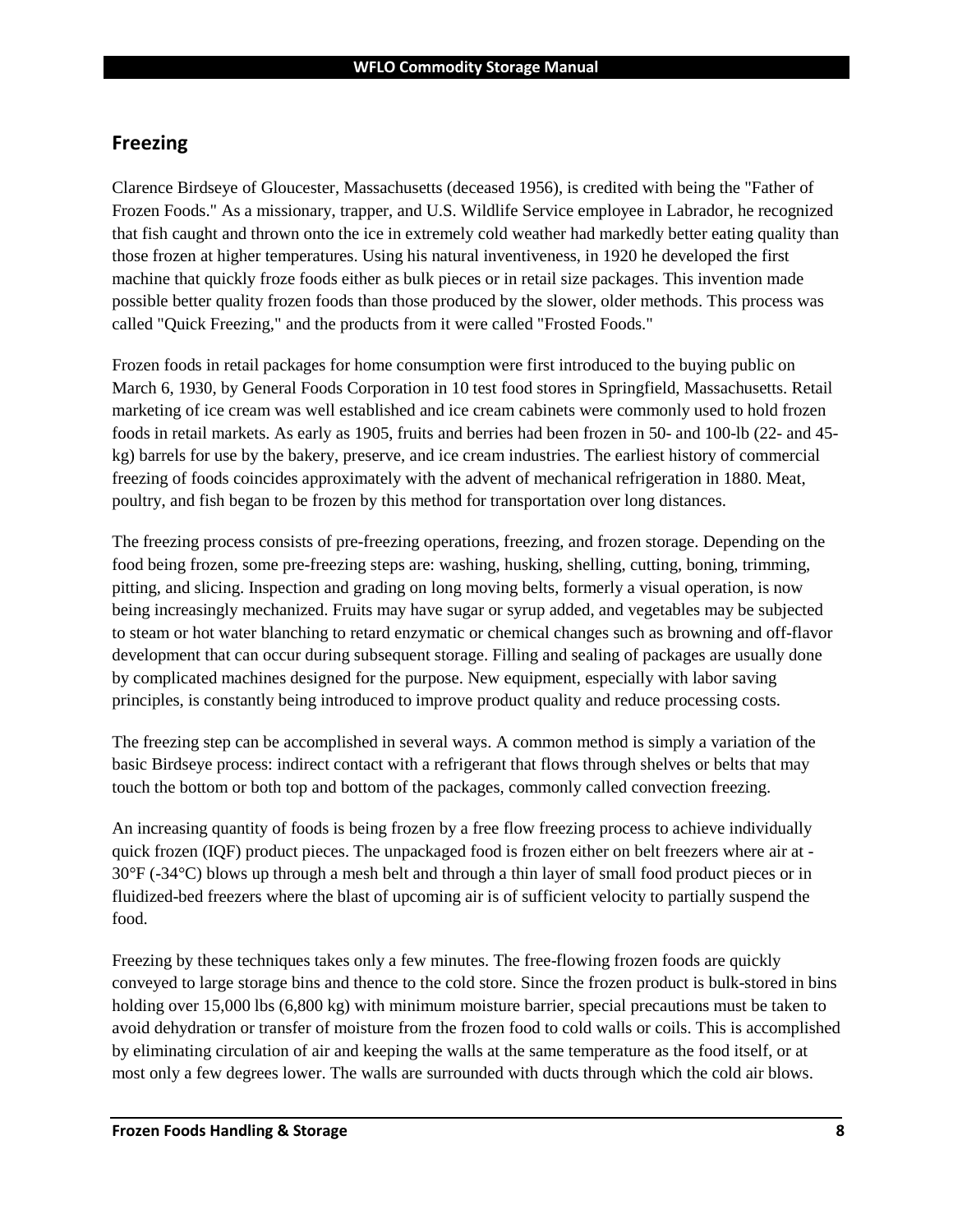This method of storage has proved most successful, especially for those processing plants that repack during the off season. (In the UK, the bins are known as palletainers [now being replaced by octobins]. They hold approximately 2,000 lbs. [907 kg] and are lined with black polythene as a moisture barrier with the polythene folded over the top of the product for protection.)

Rapid freezing methods, such as liquid nitrogen, for commercial freezing have increased. In one commercial line, shrimp are frozen by passing them under a liquid-nitrogen spray for less than 2 minutes. The shrimp are conveyed first through a cooling area where nitrogen gas from the freezing part of the process is used to cool the product. The shrimp then come into direct contact with liquid nitrogen sprays at -320°F (-195°C), and the major part of the freezing process takes place in this phase. The product then equilibrates to -20°F (-29°C) and is finally ready for the cold store. This technique, commonly called conduction freezing, can be used for vegetables, fruits, and other products. Turkeys, wrapped in Cryovac<sup>tm</sup>, are "Crust Frozen" by immersion in propylene glycol at about  $0^{\circ}F$  (-18<sup>o</sup>C) to produce a chalky white surface color. Freezing is then completed by placing them in cold storage rooms at about the same temperature. Rapid freezing technique, sometimes called cryogenic freezing, has reduced freezing times for some items to a matter of seconds; for larger products, a few minutes. Such rapid freezing rates result in better texture retention after thawing for many products. Because of the higher cost of cryogenic freezing, this method is usually limited to high-cost items where improved quality or yield more than pays for increased cost.

Another common method, referred to as blast freezing, is to rapidly pass cold air over packages as they move through a tunnel or when they are stacked in rooms. This method is in most common use by refrigerated warehouses for freezing foods—either from the unfrozen state for a processor with limited freezer capacity or for bringing the temperature of still-frozen foods back to  $0^{\circ}F$  (-18 $^{\circ}C$ ) after they have been exposed to elevated temperatures. The freezing of retail size packages in cases is not recommended because freezing cannot be accomplished at an acceptable rate.

#### **There are four important points to consider in efficient operation of air blast freezing:**

- 1. Air temperature of the freezer should be  $-10^{\circ}F(-23^{\circ}C)$  or preferably lower. Typically, the temperature is -30 to -40 $\mathrm{^{\circ}F}$  (-34 to -40 $\mathrm{^{\circ}C}$ ).
- 2. Air velocity should be 1,000-2,000 ft/min (305-610 m/min) or higher.
- 3. Product should not be transferred to the still-air storage room until the product has attained  $0^{\circ}F$  (- $18^{\circ}$ C).
- 4. A stacking arrangement on pallets should be used that enables cold air to contact all cases.

For freezing on pallets, stacking to provide air flow between tiers and layers of cases is very important. Pallet loads providing only partial air flow through the stack may be satisfactory for refreezing when the temperature has only risen slightly, but are not satisfactory when large reductions in temperature are desired. Tightly stacked pallets are efficient for storage, but are completely unsatisfactory for freezing purposes.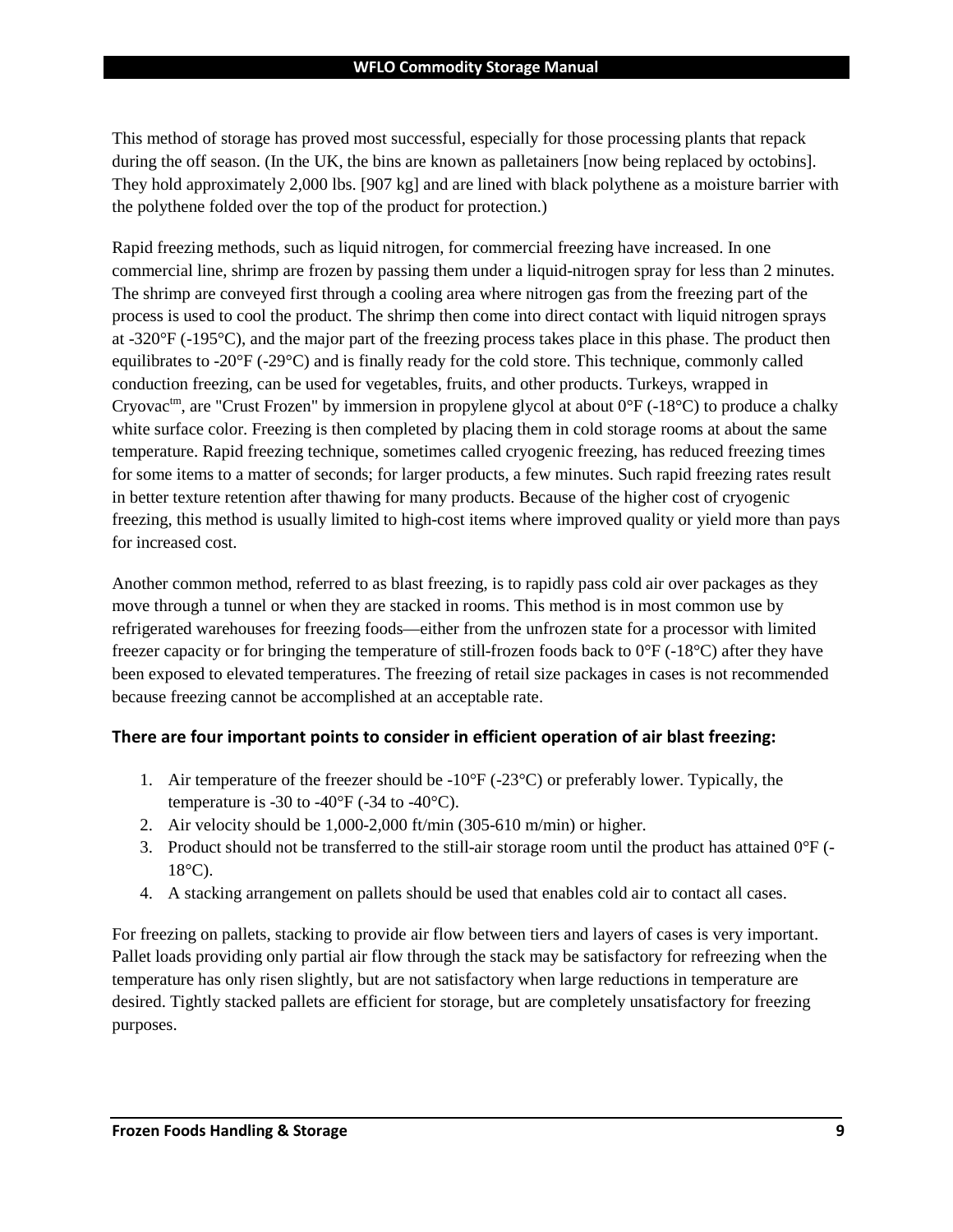

A comparison of freezing rates as influenced by two different stacking methods is shown below.

An indication of the increase in length of freezing time if the product is removed from the cold air blast to still air before freezing is complete is indicated below.



For efficient use of freezing equipment and space and to minimize any color or flavor changes, retail and institutional size packages are usually frozen to below the zone of maximum crystal formation (about - 14°F or -10°C) in approximately 24 hours and then transferred to the storage room for reduction to 0°F (- 18°C). Bulk packs of fruit with sugar, in 30-, 50-, and 100-lb (14-, 22-, and 45-kg) containers for the ice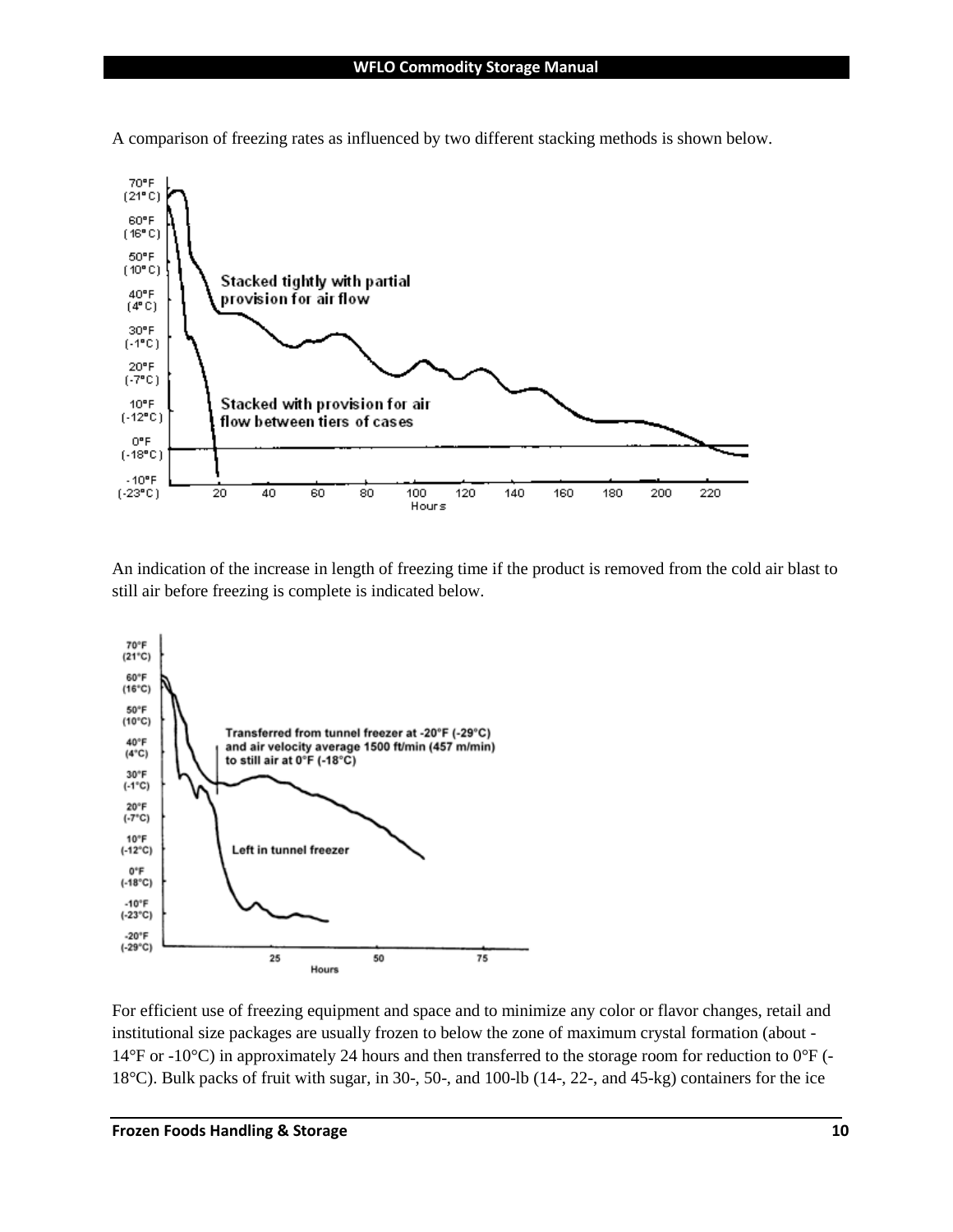cream, bakery, and preserve industry, are usually frozen more slowly, or the containers are rotated during the freezing process to permit the sugar to penetrate the fruit. In all instances air movement should be rapid.

Freezing prevents food from spoiling because spoilage agents, including bacteria, yeasts, and molds, cease functioning at temperatures below approximately 14°F (-10°C). Vegetative organisms gradually die during frozen storage, but may not be complete eradicated, and spores are unaffected. Thus, growth activity may resume when returned to a more suitable temperature. Hence, there is a need to ensure that raw materials are of good microbiological quality to reduce survivors after thawing. Food poisoning organisms and psychrotrophic (spoilage) organisms cease functioning at just below  $32^{\circ}F(0^{\circ}C)$ , and psychrophilic (spoilage) organisms, which are less common in foods, cease functioning at approximately 14°F (-10°C), as shown in the following illustration**.**\*



\*Note: *Listeria monocytogenes* has the characteristics of a psychrophilic organism, but is a food poisoning organism.

Frozen foods cannot become a hazard to public health during frozen storage. A hazard can, however, develop if they are exposed to temperatures well above  $32^{\circ}F(0^{\circ}C)$  for extended periods before freezing or after thawing.

Packages for food in all instances should be sealable, and the packaging material should be a moisturevapor proof barrier to prevent the food from drying out. "Freezer burn" is a term used to describe the surface of frozen poultry, meat, and other products that have dried out because of poor packaging. The surface has a whitish, mottled appearance. Foods whose color or flavor may be changed due to the presence of air in the headspace of the container are sometimes packaged in rigid containers and the air in the headspace replaced with an inert gas such as nitrogen.